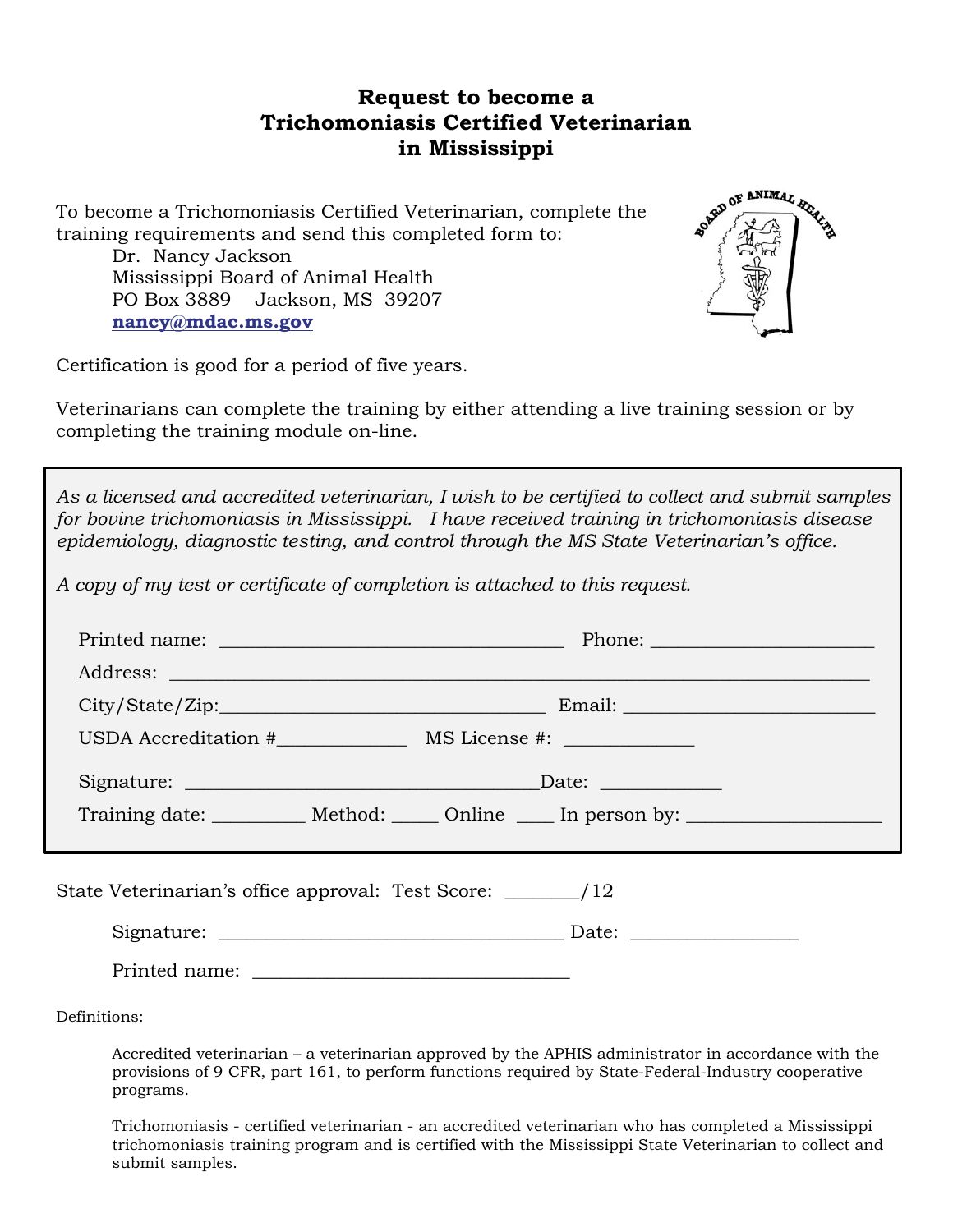## **Certification Test**

- 1. In Mississippi, a bull is considered a virgin bull if \_\_\_\_\_\_\_:
	- a) It is less than 18 months of age
	- b) it is less than 24 months of age
	- c) It has not been with breeding-aged females
	- d) both a & c are true
	- e) Both b & c are true
- 2. Which of the following is considered an official trichomoniasis test in bulls according to the MBAH? \_\_\_\_\_\_\_
	- a) A single PCR
	- b) a single culture
	- c) an ELISA test
	- d) A serum antibody test
	- e) a complete breeding soundness exam (BSE)
- 3. In MS, in order to submit samples for trichomoniasis testing, the submitter must :
	- a) Be licensed to practice veterinary medicine
	- b) Be Category II accredited through the USDA
	- c) Pass the MS Bovine Trichomoniasis Control Program certification test
	- d) Meet all of the above requirements
- 4. As of April 1, 2020 the sale or transfer of bulls within the state of Mississippi requires a negative trichomoniasis test: \_\_\_\_\_
	- a) Within 7 days of sale or transfer
	- b) Within 30 days of sale or transfer
	- c) Within 60 days of sale or transfer
	- d) Within 90 days of sale or transfer
	- e) Never only bulls moving interstate need trichomoniasis testing.
- 5. As of April 1, 2020 bulls over 18 months of age sold at the stockyards: \_\_\_\_\_
	- a) Must be trichomoniasis tested to go back on-farm
	- b) Must be sold for slaughter only if not tested
	- c) May be tested at sale and kept under quarantine
	- d) Can be disposed of in any of the above ways.
- 6. The *tritrichomonas foetus* organism \_\_\_\_\_\_\_.
	- a) Is easily detected in infected animals.
	- b) Survives well in the outside environment.
	- c) Only affects males.
	- d) Does not infect bull younger than 2 years of age.
	- e) Is spread through sexual contact.
- 7. Animals should be sexually rested for a minimum of before testing.
	- a) 1 day
	- b) 4 days
	- c) 7 days
	- d) 14 days
	- e) 21 days